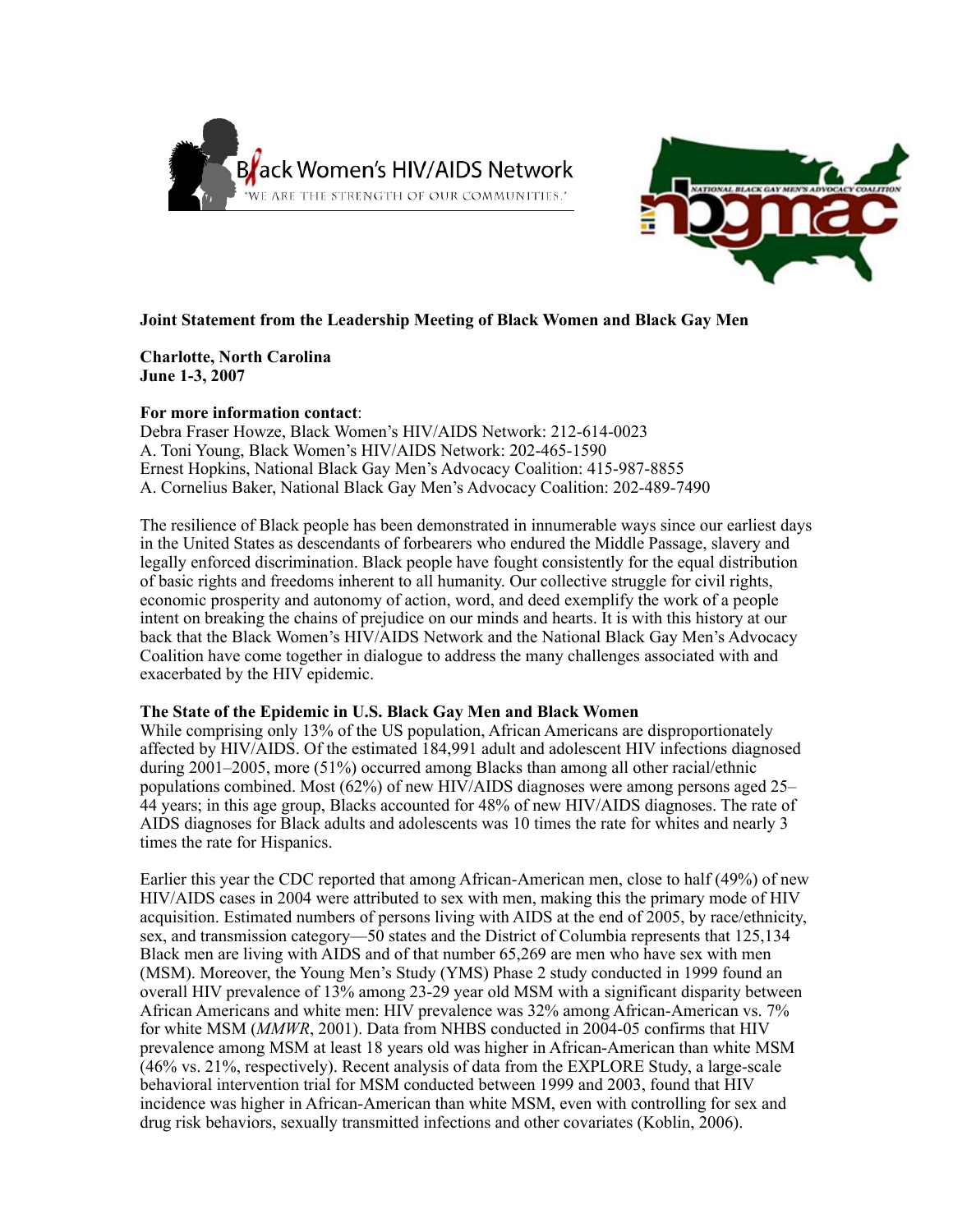From the beginning of the epidemic, Black women have been disproportionately affected as well. In January 1983, the Centers for Disease Control and Prevention (CDC) documented the first two cases of AIDS in women. One of these women was Black; the other was Latina. By 1988, African Americans accounted for half of all AIDS cases identified in females in the United States (Mann, 1989). In 2003, women constituted 28% of HIV/AIDS cases in the United States; approximately 69% of those cases were among non-Hispanic Black women (*MMWR*, 2004). Heterosexual transmission is now the most commonly reported mode of HIV transmission among women. Between 2001 and 2004, women were diagnosed with heterosexually transmitted HIV at a rate of 58.3 per 100,000 Black females, compared to 2.2 for whites, 15 for Hispanics and 2.8 for Asian and Pacific Islanders (*MMWR*, 2006). Of the 127,150 women living with HIV/AIDS—based on data from 33 states with long-term confidential name-based HIV reporting—64% were Black. Of the Black women living with AIDS at the end of 2005, 66% acquired their infection through heterosexual contact (CDC, 2006). In absolute numbers, more Black men have AIDS than Black women; however the absolute numbers for Black women are rising at a staggering rate. Black women are the fastest growing population of new AIDS cases, accounting for two-thirds (67%) of reported cases among women.

For Black gay men and Black women, AIDS is the leading cause of death among young adults.

# **Why We Met in Charlotte**

As the numbers of African-American gay men and women living with HIV has increased and resources for prevention, care and treatment have been cut or remained stagnant, tensions between our communities over prioritizations of resources have surfaced and threatened our ability to work constructively together. Additionally, at times in the past few years our identities and our lives have been pitted against each in ways that have laid blame and not solutions to how we respond to the HIV epidemic. It became clear that a new dialogue was needed among Black gay men and Black women on how to respond to the impacts of HIV disease on our communities individually and collectively.

The Black Women's HIV/AIDS Network and the National Black Gay Men's Advocacy Coalition, in partnership with the National Minority AIDS Council, created and participated in an historic, facilitated forum of 24 Black gay and Black women leaders in HIV June 1-3, 2007, in Charlotte, NC to foster a new understanding between these two critical components of the Black community. While not all participants were members of these organizations, each invitee was a demonstrated leader in the HIV epidemic. The Forum convened in the heart of the southeastern United States to acknowledge it as the epicenter of HIV disease in the African-American community. The Charlotte Meeting was designed to promote frank discussions between Black gay men and Black women about the current state of the HIV movement as it affects their communities, the response to HIV from within the African-American community and strategies to promote greater unity between our communities and foster collaboration on future policy and programmatic initiatives. The Charlotte Meeting was designed as a model that can hopefully be replicated in communities across the country that need to encourage honest and respectful dialogue between Black gay men and Black women on how to work together to address the issues of HIV/AIDS.

## **A Successful Outcome and Our Vision Going forward from Charlotte**

The two-day forum was an unqualified success in transforming the spirit and content of the interactions between the participants. By confronting many long-standing issues, participants were able to break through and commit to moving forward with a sense of unity while respecting the unique aspects of each community's agenda. A core purpose was developed and it states:

We are committed to moving in alliance with integrity to value, strengthen, and affirm the lives of Black women and Black gay men—thus benefiting the Black community and American society.

As a result of this successful dialogue those of us gathered have: